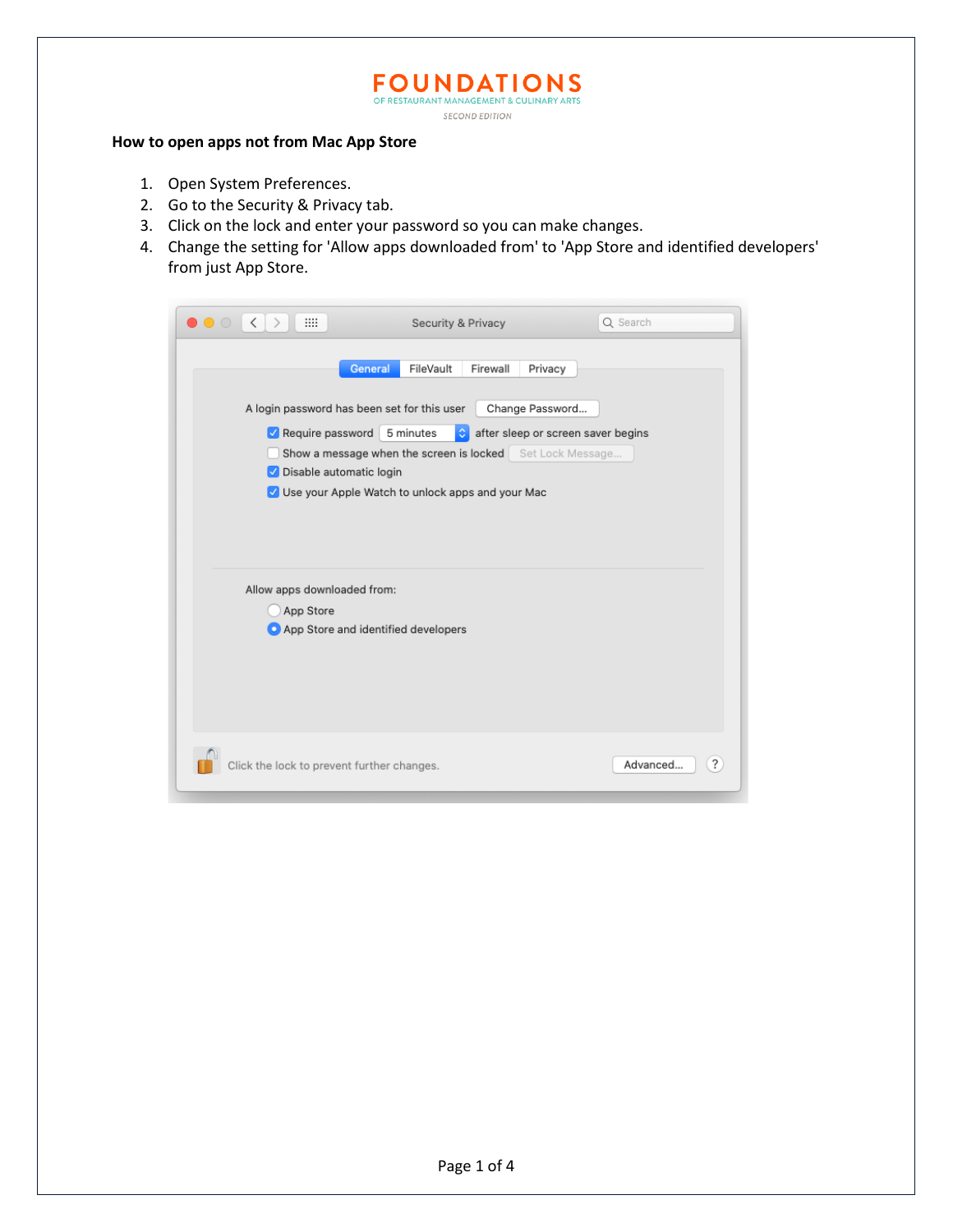**FOUNDATIONS** OF RESTAURANT MANAGEMENT & CULINARY ARTS **SECOND EDITION** 

## **How to open a blocked app**

- 1. Open System Preferences.
- 2. Go to Security & Privacy and select the General tab.



- 3. If you've been blocked from opening an app within the past hour, this page will give you the option to override this by clicking the temporary button 'Open Anyway'.
- 4. You'll be asked one more time if you're sure, but clicking Open will run the app.



This creates an exception for that app, so you'll also be able to open it in the future without having to repeat this process.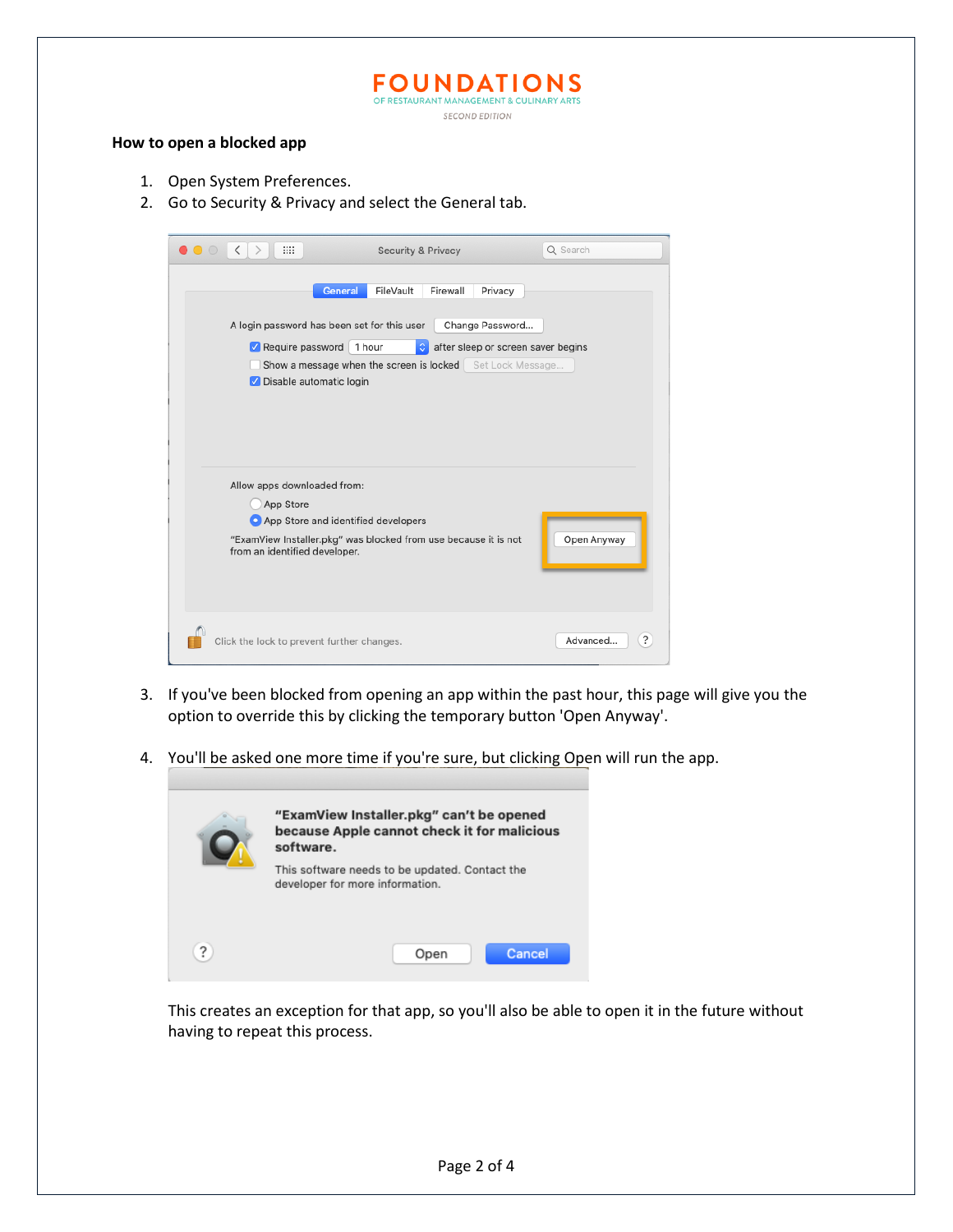TurningClassic (formerly TurningPoint desktop) with ExamView support has been released. You can convert ExamView test (.tst) and question bank (.bnk) files into TurningClassic question lists (tests), create new question lists, and print them.

**FOUNDATIONS** OF RESTAURANT MANAGEMENT & CULINARY A **SECOND EDITION** 

TurningClassic is a free download from [https://www.turning.com/downloads/turningclassic.](https://www.turning.com/downloads/turningclassic)

## *You will still have to install any ExamView\_Installer.pkg that is provided by your textbook publisher. This will put the textbook content on your computer to convert. If you are having trouble running the installer, please see the attached Word file.*

After downloading and installing TurningClassic, please follow these steps to convert existing ExamView tests (.tst) and question banks (.bnk) in TurningClassic:

- 1. Open TurningClassic and sign into your account.
- 2. Select the Content tab.
- 3. Click the Content drop-down menu and select Convert ExamView/CPS File. Tip: If you do not have a Content tab, you are in TurningPro (formerly TurningPoint web) in an internet browser, not TurningClassic. You may download TurningClassic from [https://www.turning.com/downloads/turningclassic.](https://www.turning.com/downloads/turningclassic)
- 4. Locate the file to be converted, select file and click Open. TurningClassic imports the file and places it under the Content tab.

Default installation path for ExamView files on the Mac:

- ExamView v8 and earlier HD:\ExamView Pro
- ExamView v8.1 and later HD:\Applications\eInstruction\ExamView Pro

Video Tutorials are available at

<https://www.turning.com/examview-videos/converting-ev-tests-and-printing>

TurningClassic for ExamView users offers:

- Content creation tools and multiple question types
- Ability to convert multiple ExamView tests (.tst) and question banks (.bnk) to question lists
- Ability to add metadata to questions
- Ability to print multiple versions of question lists
- Enhanced word processing and formatting features
- Various ways to search for questions to create tests
- Self-paced Polling (requires a license)